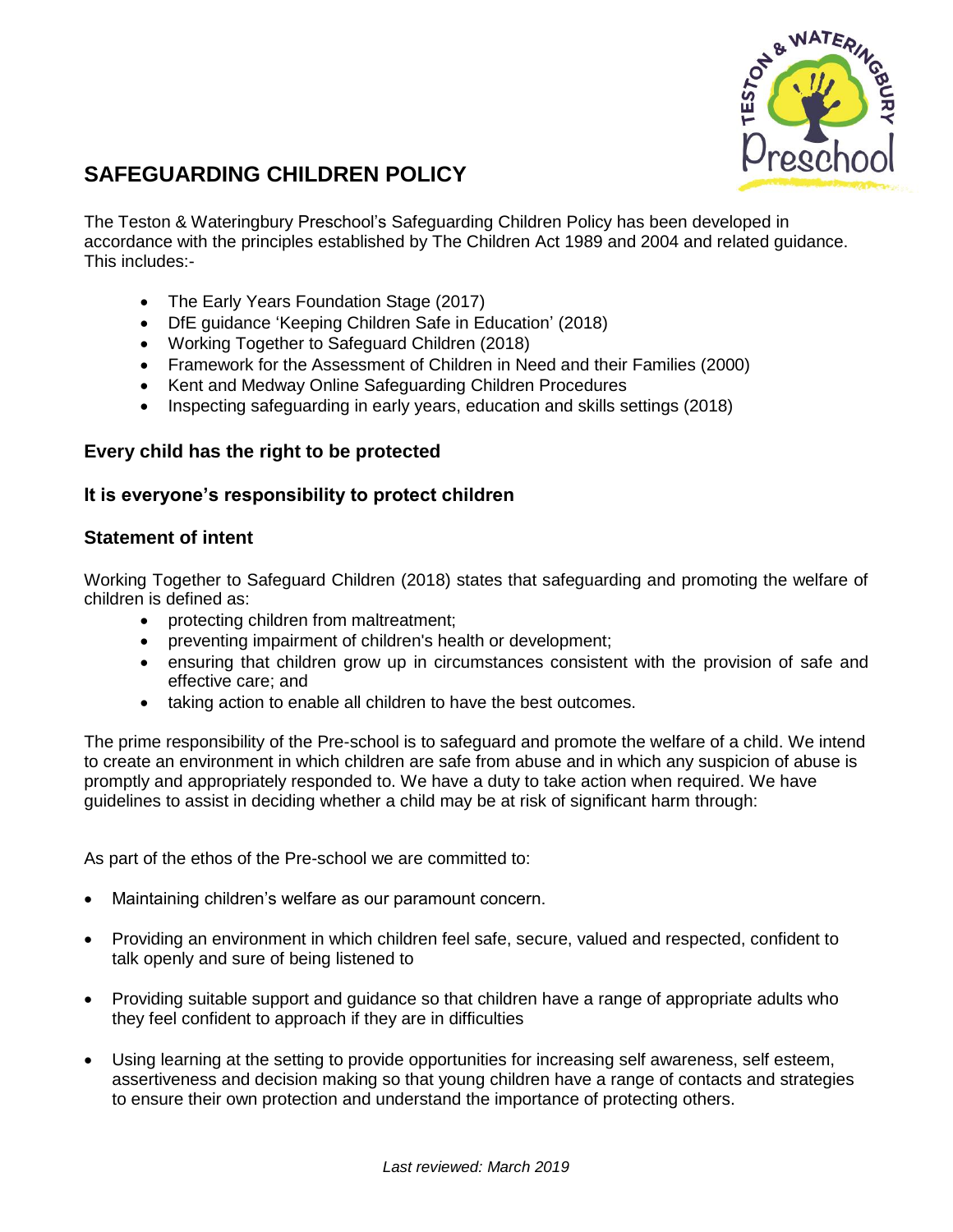- Working with parents to build an understanding of the setting's responsibility to ensure the welfare of all children including the need for referral to other agencies in some situations.
- Ensuring all staff are able to recognise the signs and symptoms of abuse and are aware of the setting's procedures and lines of communication.
- Monitoring children who have been identified as 'in need' including the need for protection, keeping confidential records which are stored securely and shared appropriately with other professionals.
- Developing effective and supportive liaison with other agencies.

## **What may give cause for concern?**

- Bruising on parts of the body which do not usually get bruised accidentally, e.g. around the eyes, behind the ears, back of the legs, stomach, chest, cheek and mouth (especially in a young baby), etc.
- Any bruising or injury to a very young, immobile baby.
- Burns or scalds
- Bite marks
- Any injuries or swellings, which do not have a plausible explanation.
- Bruising or soreness to the genital area.
- Faltering growth, weight loss and slow development.
- Unusual lethargy.
- Any sudden uncharacteristic change in behaviour, e.g. child becomes either very aggressive or withdrawn.
- A child whose play and language indicates a sexual knowledge beyond his/her years.
- A child who flinches away from sudden movement.
- A child who gives over rehearsed answers to explain how his/her injuries were caused.
- An accumulation of a number of minor injuries and/or concerns.
- A child who discloses something which may indicate he/she is being abused.

The designated person who takes lead responsibility for Safeguarding Children within the setting is the **Pre-school manager**. The designated person is responsible for:

- Gathering information or observations and creating a confidential log (including times and dates);
- Meeting with the parent to discuss any concerns;
- Knowing the key people in the health authority someone to confidentially discuss any concerns or other matters with;
- Informing the Trustees of any concerns and action taken to date. The issue remains confidential. The manager will liaise with local statutory children's services agencies as appropriate without delay if they are concerned that a child may be at risk.
- Keeping The Kent and Medway Safeguarding Children Handbook 2007.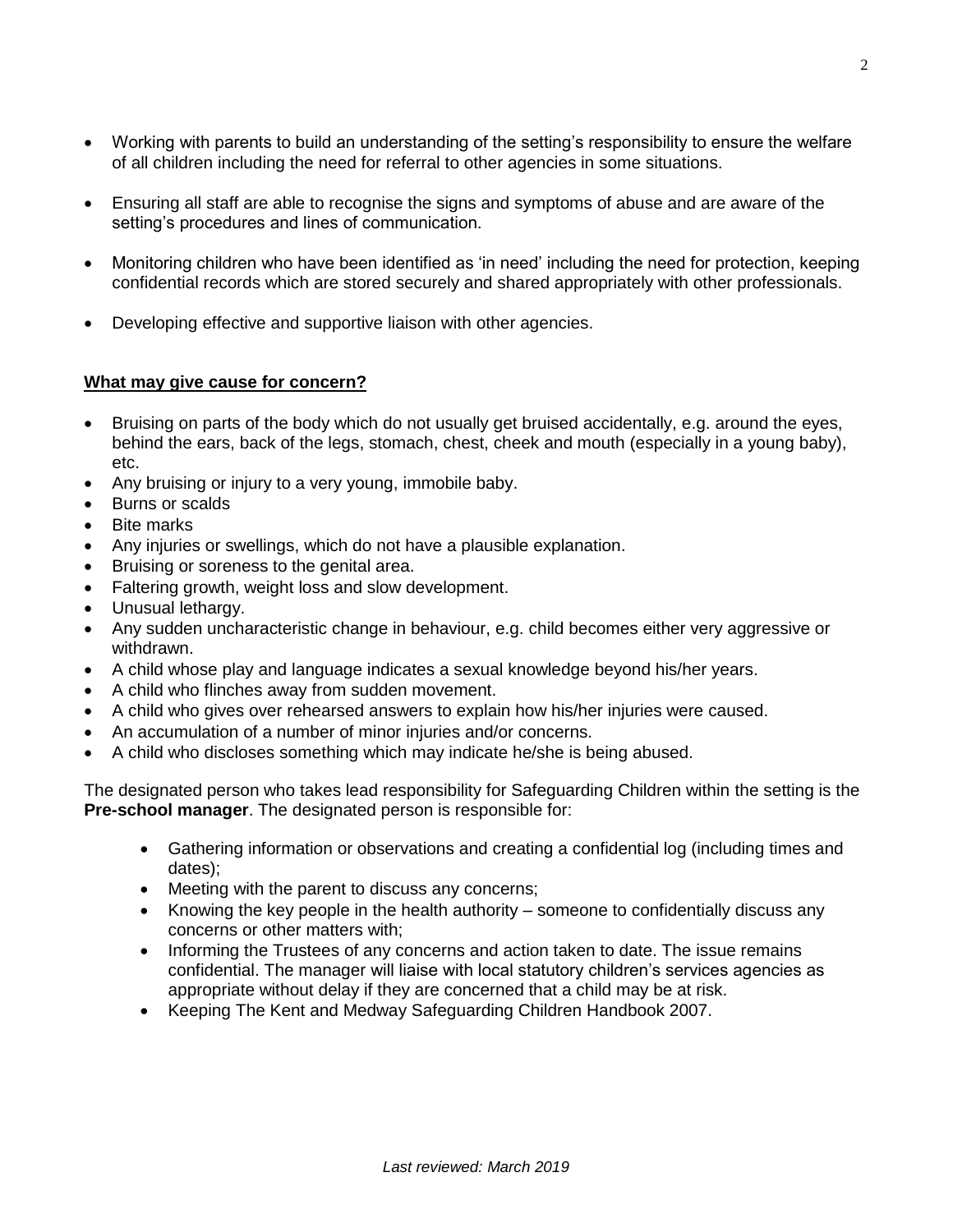## **Understanding the child's world**

As a Pre-school member of staff, you are familiar with the many factors, which can affect how children learn, how they react, and how they develop. When you are concerned about any child, it is helpful to be familiar with government guidance to help agencies to work together in taking a common approach to assessment and service planning: the Framework for the Assessment of Children in Need and their Families (2000). A child's developmental needs are affected in different ways by the parenting capacity of carers, and by the family and the environmental situation of the child.



# **Staff Roles and Responsibilities in Safeguarding Children**

Everyone involved in the care of young children has a role to play in their protection. All members of staff at Teston & Wateringbury Preschool are in a unique position to observe any changes in a child's behaviour or appearance. If we have any reason to suspect that a child in our care is being abused, or is likely to be abused, we know we have a 'duty of care' to take action on behalf of the child by following this setting's Safeguarding Children Policy.

Staff are also trained to respond appropriately to any inappropriate behaviour displayed by other members of staff, or any other person working with the children. For example inappropriate sexual comments; excessive one to one attention beyond the requirements of their usual role and responsibilities; or inappropriate sharing of images.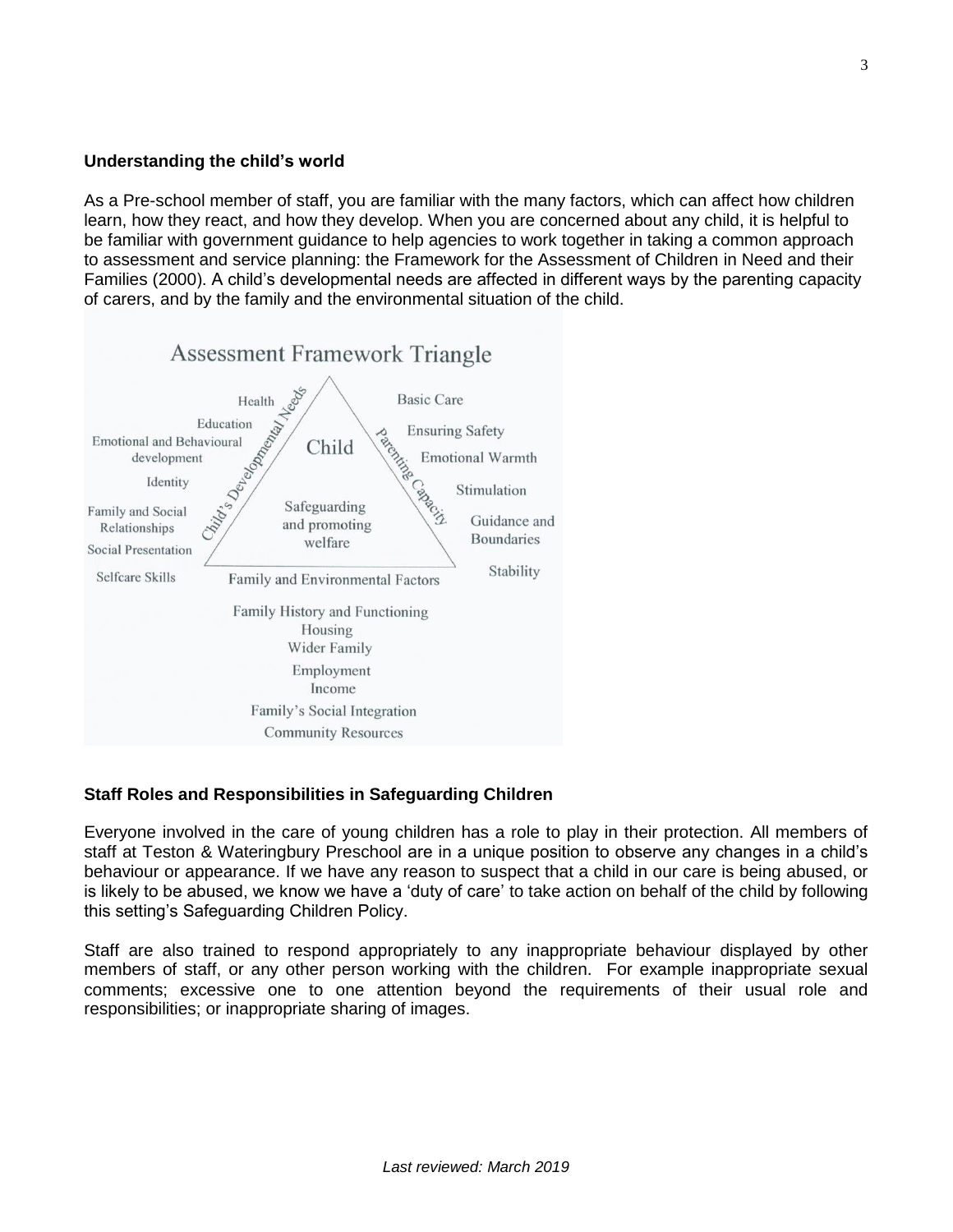#### **Liaison with other bodies**

- We work within the Local Safeguarding Children Board (LSCB) guidelines.
- We have a copy of the Local Safeguarding Children Board guidelines available for staff and parents to see.
- We notify the registration authority (Ofsted) of any incident, accident or serious illness and changes in our arrangements which affect the wellbeing of the children.
- We have procedures for contacting the local authority on child protection issues, including maintaining a list of names, addresses and telephone numbers of social workers, to ensure that it is easy, in an emergency, for the pre-school and social services to work well together.
- Records of the local NSPCC contacts are also kept.
- If a report is to be made to the authorities, we act within the LSCB guidance in deciding whether we must inform the child's parents at the same time.

#### **What to do if we need to take emergency action to protect a child**

On very rare occasions, it may be necessary to act quickly, for example, to protect a child from a drunken or violent parent. In these circumstances it would be appropriate to discuss this with the preschool manager who should telephone the police. In the unlikely event of a child being brought to the setting with serious injuries it would be appropriate to discuss this with the pre-school manager or the person in charge immediately who should telephone for an ambulance.

#### **Complaints**

- We display an Ofsted poster informing parents how they can complain about their child's childcare and we include Ofsted contact details in our termly newsletter.
- We ensure that all parents know how to complain about staff or a volunteer's action within the preschool, which may include an allegation of abuse.

#### **Concerns or uncertainties**

There may be occasions when we have concerns about a child which do not appear to justify a referral of suspected child abuse but nonetheless leave us feeling uncomfortable. In these circumstances the designated safeguarding officer (manager) will be notified and Central Duty office will be contacted on 03000 411111.

## **Confidentiality**

All suspicions and investigations are kept confidential and shared only with those who need to know. Any information is shared under the guidance of the Local Safeguarding Children Board.

## **Collection Policy**

We have a specific legal requirement to only release children into the care of individuals named by parents. If anyone other than a person that has been named by parents on their registration form is to pick up a child we must have verbal of written permission from the parent naming this individual and using a secure password at the door. A child will not be allowed to leave with a "stranger." Unless special circumstances we will not allow children to be released to anyone under the age of 18 years old. **See also UNCOLLECTED CHILD POLICY.**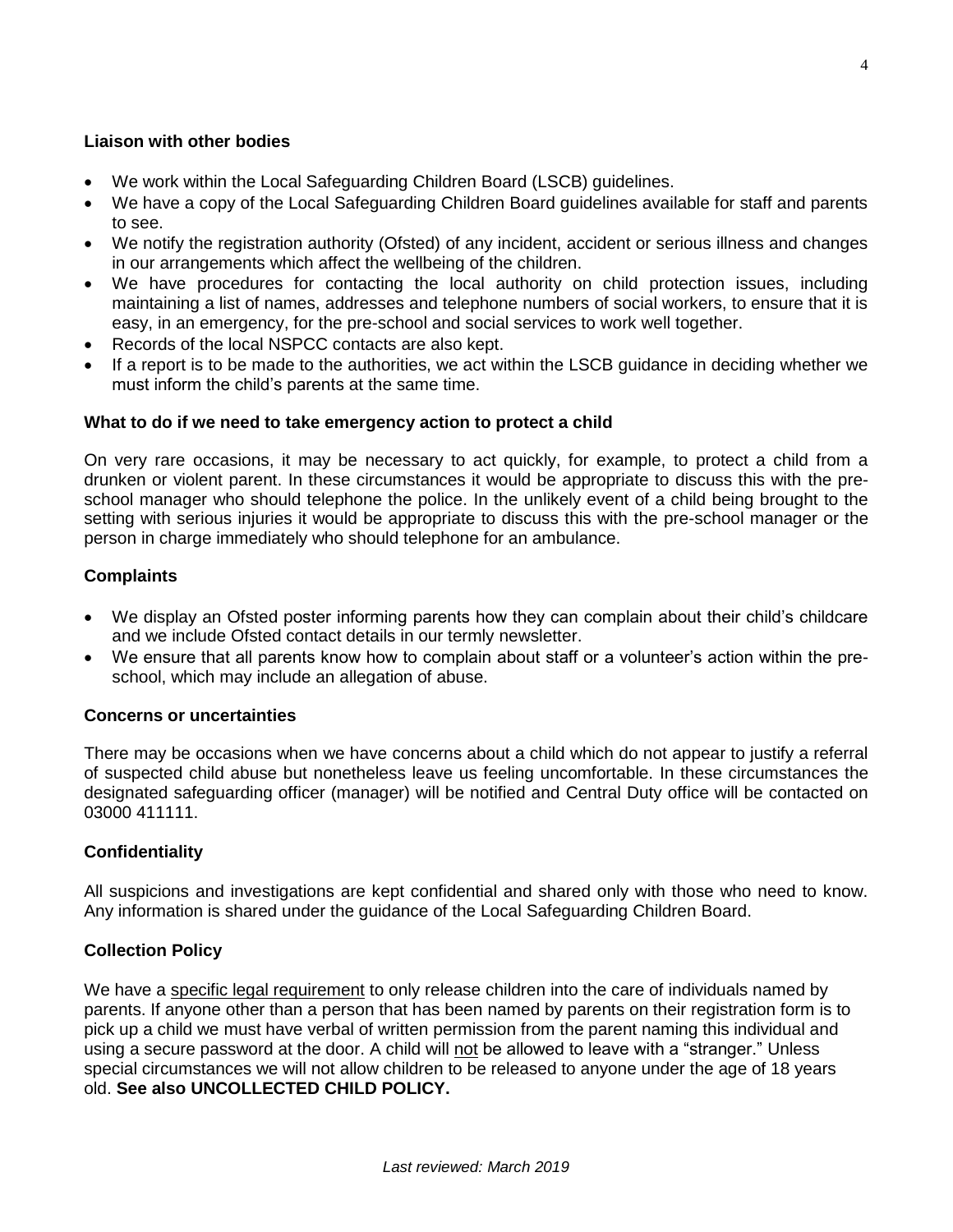## **Curriculum**

- We introduce key elements of child protection into our EYFS curriculum, so that children can develop an understanding of why and how to keep safe.
- We create within the pre-school a culture of value and respect for the individual.
- We ensure that this is carried out in a way that is appropriate for the ages and stages of our children.

#### **Disciplinary Action**

Where a member of staff or a volunteer is dismissed from the pre-school or internally disciplined because of misconduct relating to a child, we notify the Department of Health administrators so that the name may be included on the List for the Protection of Children and Vulnerable Adults.

#### **Disclosures**

If a child tells a member of staff something it is important that the staff member responds appropriately:

- Do listen to the child and avoid interrupting except to clarify;
- Allow the child or young person to make the disclosure at their own pace and in their own way;
- Do not interrogate the child. It is alright to ask for clarification but you should not ask leading questions. Misguided or inappropriate questioning in the first instance can do more harm than good and may contaminate evidence which could be needed in an investigation. The interviewing of children must be undertaken by the trained social workers or police officers;
- Do not make promises to the child about not passing on information the child needs to know that you have to talk to someone who will be able to help them;
- Record the information as accurately as you can, within one hour, including the timing, setting and those present. As well as what is said. Do not exaggerate or embellish what you have heard in any way;
- Inform the pre-school manager.

#### **Informing Parents**

Parents are normally the first point of contact. If a suspicion of abuse is recorded, the parents are informed at the same time as the report is made, except where guidance of the Local Safeguarding Children Board does not allow this. This will usually be the case where the parent is the likely abuser. In these cases the investigating officers will inform parents.

#### **Mobile Phones**

All mobile phones are kept in the kitchen for the duration of the session. Any calls must be answered in the kitchen area which is not accessible by the children. Visitors/parent stay and play sessions must sign our visitor's book and leave their phones in the kitchen for the duration of their stay.

#### **Planning**

The layout of the room allows for constant supervision. Where children need to spend time away from the rest of the group, the café room is used and door is left ajar.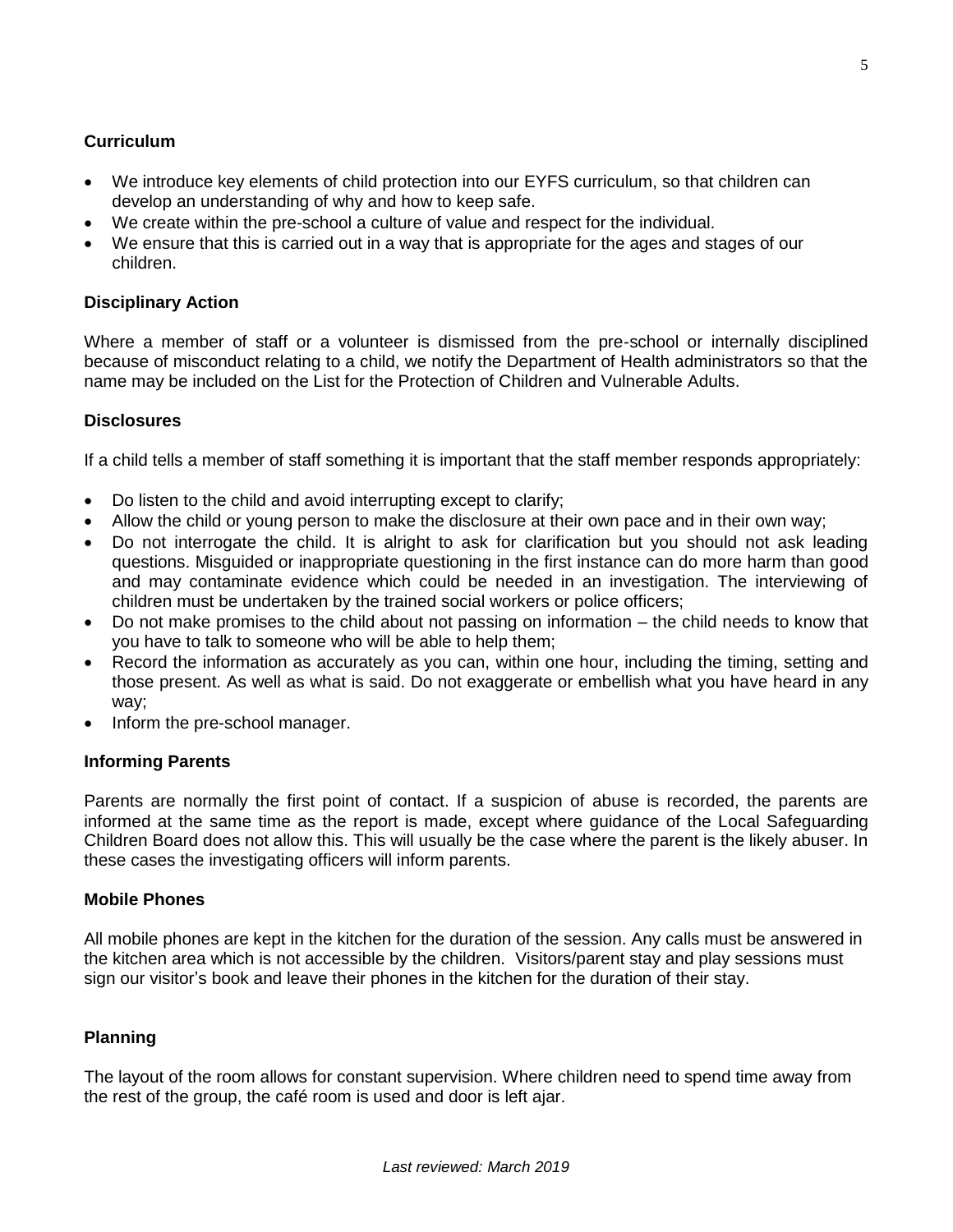# **Changing children's nappies/clothes**

All staff who change a child during the session does so on our changing table in the disabled toilet with the door left unlocked and open.

## **Recording suspicions of abuse and disclosures**

Staff make a record of:

- The child's name
- The child's address
- The age of the child
- The date and time of the observation or disclosure
- An objective record of the observation or disclosure
- The exact words spoken by the child
- The name of the person to whom the concern was reported, with date and time; and
- The names of any other person present at the time.

These records are signed and dated and kept in a separate confidential file.

All members of staff know the procedures for recording and reporting.

#### **Responding to suspicions of abuse**

- We acknowledge that abuse of children can take different forms physical, emotional, sexual and neglect.
- When children are suffering from physical, sexual, or emotional abuse, this may be demonstrated through changes in their behaviour or in their play. Where such changes in behaviour occur, or where children's play gives cause for concern, the pre-school investigates.
- We allow investigations to be carried out with sensitivity. Staff in the pre-school take care not to influence the outcome either through the way they speak to children or ask questions of children.
- Where a child shows signs and symptoms of 'failure to thrive' or neglect, we make appropriate referrals.

#### **Staff, Volunteers & Visitors**

- We provide adequate and appropriate staffing resources to meet the needs of children.
- Applicants for posts within the pre-school are clearly informed that the positions are exempt from the Rehabilitation of Offenders Act 1974. Candidates are informed of the need to carry out checks before posts can be confirmed. Where applicants are rejected because of information that has been disclosed, applicants have the right to know and challenge incorrect information.
- We take security steps to ensure that we have control over who comes into the pre-school so that no unauthorised person has unsupervised access to the children. A poster is displayed reminding visitors that they must report to a member of staff immediately upon arrival and complete the visitors' book. Visitors are accompanied at all times by a member of staff. The visitor must sign out again before leaving the premises.
- All members of the Parental Committee are required to satisfactorily complete appropriate Ofsted Criminal records checks;
- Bank Staff who provide emergency cover during normal staff absences (due to holidays or sickness etc) are also required to satisfactorily complete the appropriate DBS checks;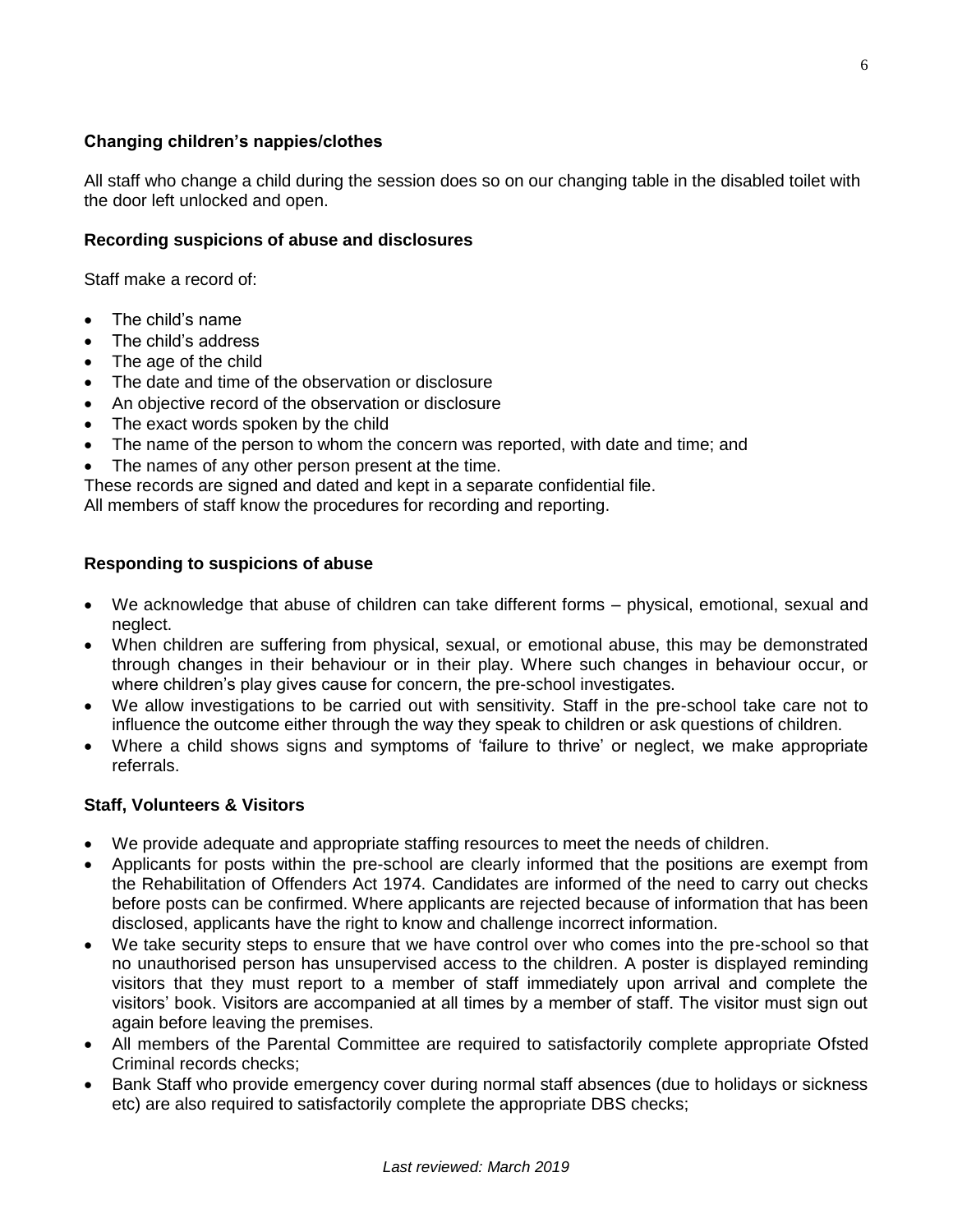Volunteer helpers or students on work placements are never left alone with any of the children.

## **Support to Families**

- The pre-school takes every step in its power to build up trusting and supportive relations among families, staff and volunteers in the group.
- The pre-school continues to welcome the child and family whilst investigations are being made in relation to abuse in the home situation.
- Confidential records kept on a child are shared with the child's parents or those who have parental responsibility for the child only if appropriate under the guidance of the Local Safeguarding Children Board.
- With the view that the care and safety of the child is paramount, we do all in our power to support and work with the child's family.

#### **Training**

We seek out training opportunities for all adults involved in the pre-school to ensure that they are able to recognise the signs and symptoms of possible physical abuse, emotional abuse, sexual abuse and neglect and so that they are aware of the local authority guidelines for making referrals. We ensure that all staff know the procedures for reporting and recording their concerns in the pre-school.

#### **Allegations of abuse against a member of staff**

*See separate 'Allegations of abuse against a member of staff Policy'*